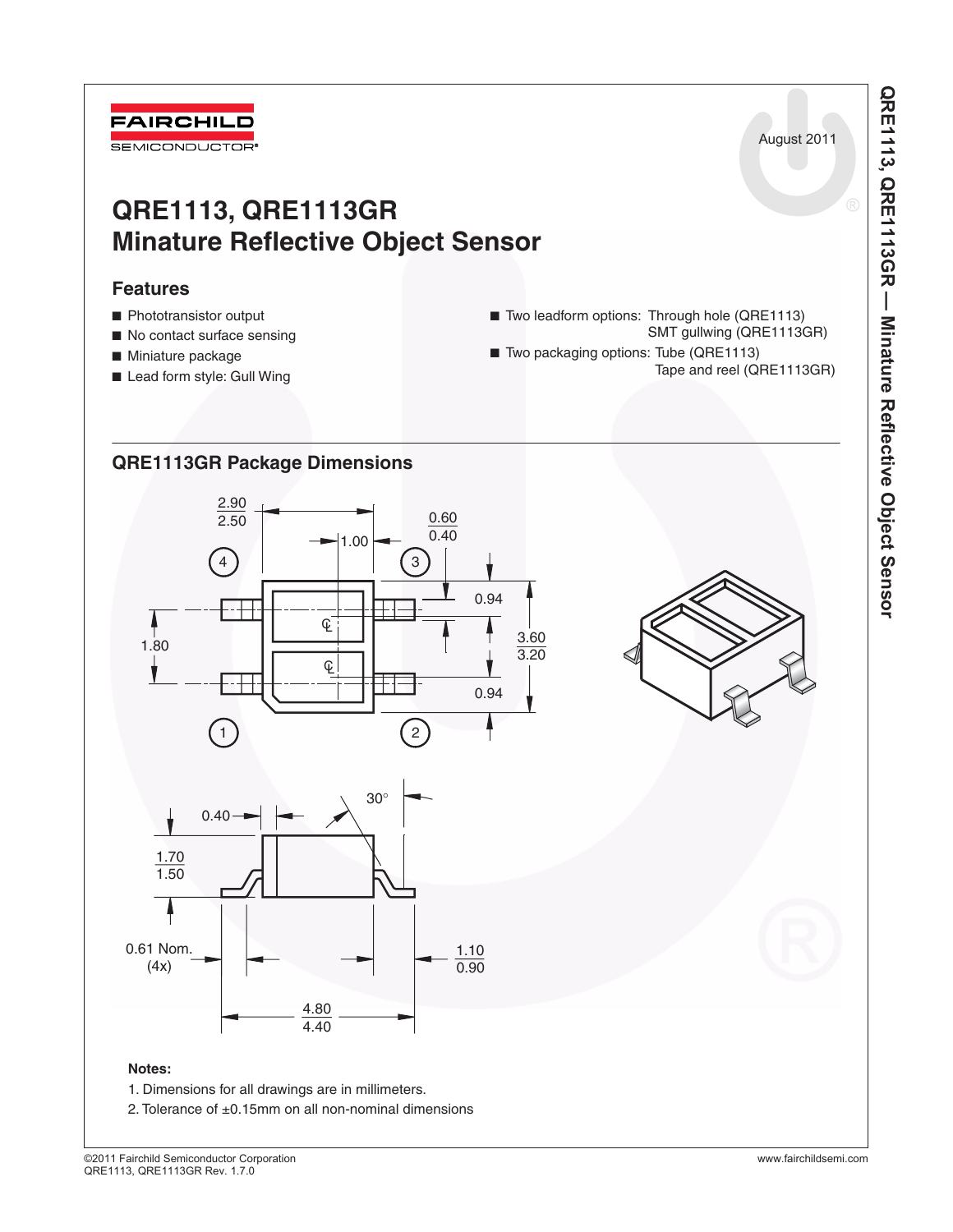

### **Notes:**

- 1. Dimensions for all drawings are in millimeters.
- 2. Tolerance of ±0.15mm on all non-nominal dimensions

# **Schematic**

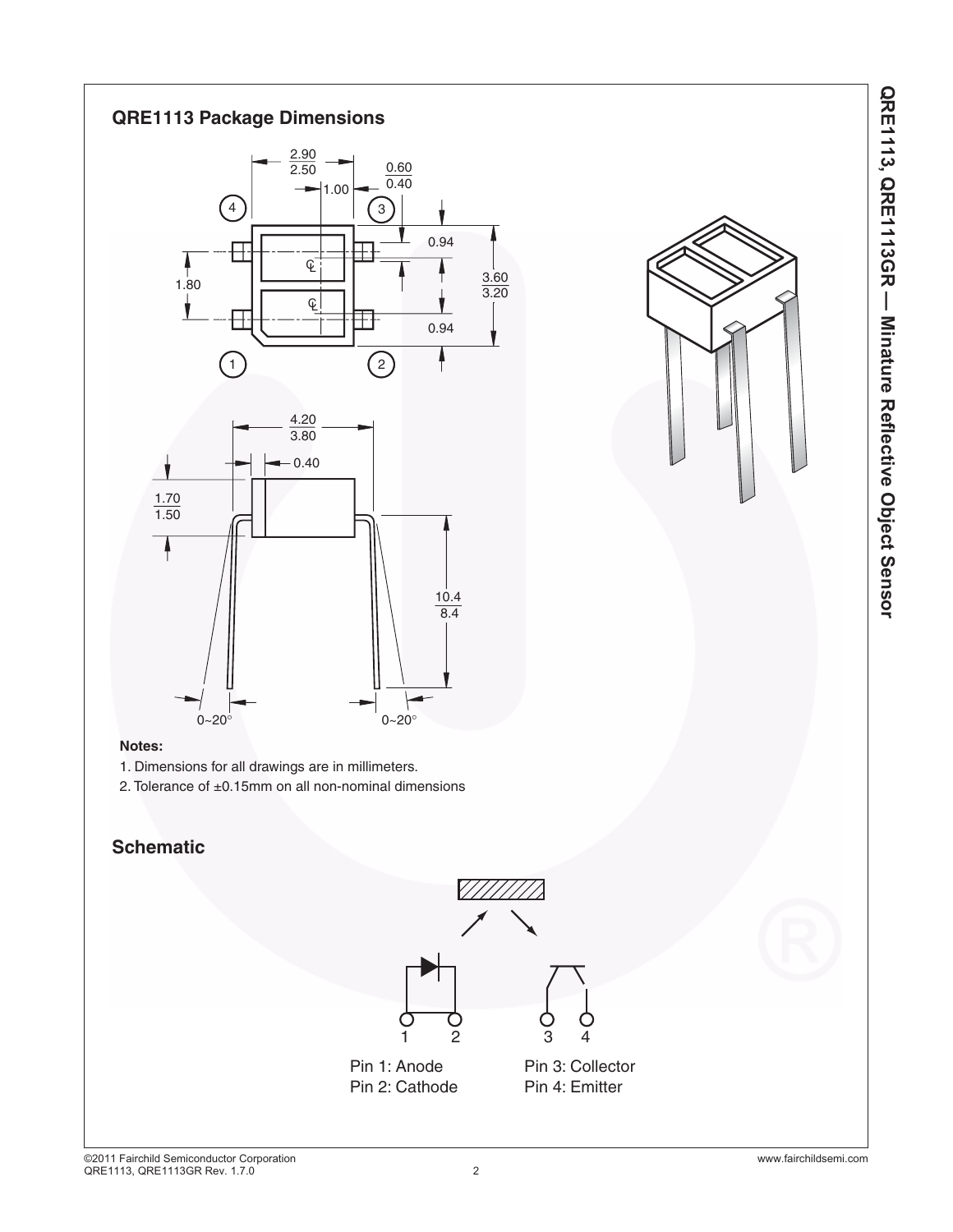# **Absolute Maximum Ratings** (T<sub>A</sub> = 25°C unless otherwise specified)

Stresses exceeding the absolute maximum ratings may damage the device. The device may not function or be operable above the recommended operating conditions and stressing the parts to these levels is not recommended. In addition, extended exposure to stresses above the recommended operating conditions may affect device reliability. The absolute maximum ratings are stress ratings only.

| <b>Symbol</b>           | <b>Parameter</b>                                | Rating         | <b>Units</b> |  |
|-------------------------|-------------------------------------------------|----------------|--------------|--|
| <b>T</b> <sub>OPR</sub> | <b>Operating Temperature</b>                    | $-40$ to $+85$ | $^{\circ}C$  |  |
| T <sub>STG</sub>        | Storage Temperature                             | $-40$ to $+90$ | $^{\circ}C$  |  |
| $T_{SOL-I}$             | Soldering Temperature (Iron) <sup>(2,3,4)</sup> | 240 for 5 sec  | $^{\circ}C$  |  |
| $T_{SOL-F}$             | Soldering Temperature (Flow) <sup>(2,3)</sup>   | 260 for 10 sec | $^{\circ}C$  |  |
| <b>EMITTER</b>          |                                                 |                |              |  |
| ΙF                      | <b>Continuous Forward Current</b>               | 50             | mA           |  |
| $V_R$                   | Reverse Voltage                                 | 5              | $\vee$       |  |
| <b>I</b> <sub>FP</sub>  | Peak Forward Current <sup>(5)</sup>             | 1              | A            |  |
| $P_D$                   | Power Dissipation <sup>(1)</sup>                | 75             | mW           |  |
| <b>SENSOR</b>           |                                                 |                |              |  |
| V <sub>CEO</sub>        | <b>Collector-Emitter Voltage</b>                | 30             | $\vee$       |  |
| V <sub>ECO</sub>        | <b>Emitter-Collector Voltage</b>                | 5              | $\vee$       |  |
| I <sub>C</sub>          | <b>Collector Current</b>                        | 20             | mA           |  |
| $P_D$                   | Power Dissipation <sup>(1)</sup>                | 50             | mW           |  |

# **Electrical/Optical Characteristics** (T<sub>A</sub> = 25°C unless otherwise specified)

| Symbol                   | <b>Parameter</b>                      | <b>Test Conditions</b>                  | Min. | Typ. | Max. | <b>Units</b> |
|--------------------------|---------------------------------------|-----------------------------------------|------|------|------|--------------|
| <b>INPUT DIODE</b>       |                                       |                                         |      |      |      |              |
| $V_F$                    | <b>Forward Voltage</b>                | $I_F = 20mA$                            |      | 1.2  | 1.6  | $\vee$       |
| $I_{\mathsf{R}}$         | Reverse Leakage Current               | $V_R = 5V$                              |      |      | 10   | μA           |
| $\lambda_{PE}$           | Peak Emission Wavelength              | $I_F = 20mA$                            |      | 940  |      | nm           |
| <b>OUTPUT TRANSISTOR</b> |                                       |                                         |      |      |      |              |
| I <sub>D</sub>           | <b>Collector-Emitter Dark Current</b> | $I_F = 0$ mA, $V_{CF} = 20V$            |      |      | 100  | nA           |
| <b>COUPLED</b>           |                                       |                                         |      |      |      |              |
| IC(ON)                   | <b>On-State Collector Current</b>     | $I_F = 20 \text{mA}, V_{CE} = 5V^{(6)}$ | 0.10 | 0.40 |      | mA           |
| $I_{\rm CX}$             | Cross-Talk Collector Current          | $I_F = 20 \text{mA}, V_{CF} = 5V^{(7)}$ |      |      |      | μA           |
| $V_{CE (SAT)}$           | <b>Saturation Voltage</b>             |                                         |      |      | 0.3  | V            |
| $t_{r}$                  | <b>Rise Time</b>                      | $V_{CC}$ = 5V, $I_{C(ON)}$ = 100µA,     |      | 20   |      | μs           |
| $t_{\rm f}$              | Fall Time                             | $R_1 = 1k\Omega$                        |      | 20   |      |              |

#### **Notes:**

- 1. Derate power dissipation linearly 1.00mW/°C above 25°C.
- 2. RMA flux is recommended.
- 3. Methanol or isopropyl alcohols are recommended as cleaning agents.
- 4. Soldering iron 1/16" (1.6mm) from housing.
- 5. Pulse conditions:  $tp = 100 \mu s$ ; T = 10ms.
- 6. Measured using an aluminum alloy mirror at  $d = 1$ mm.
- 7. No reflective surface at close proximity.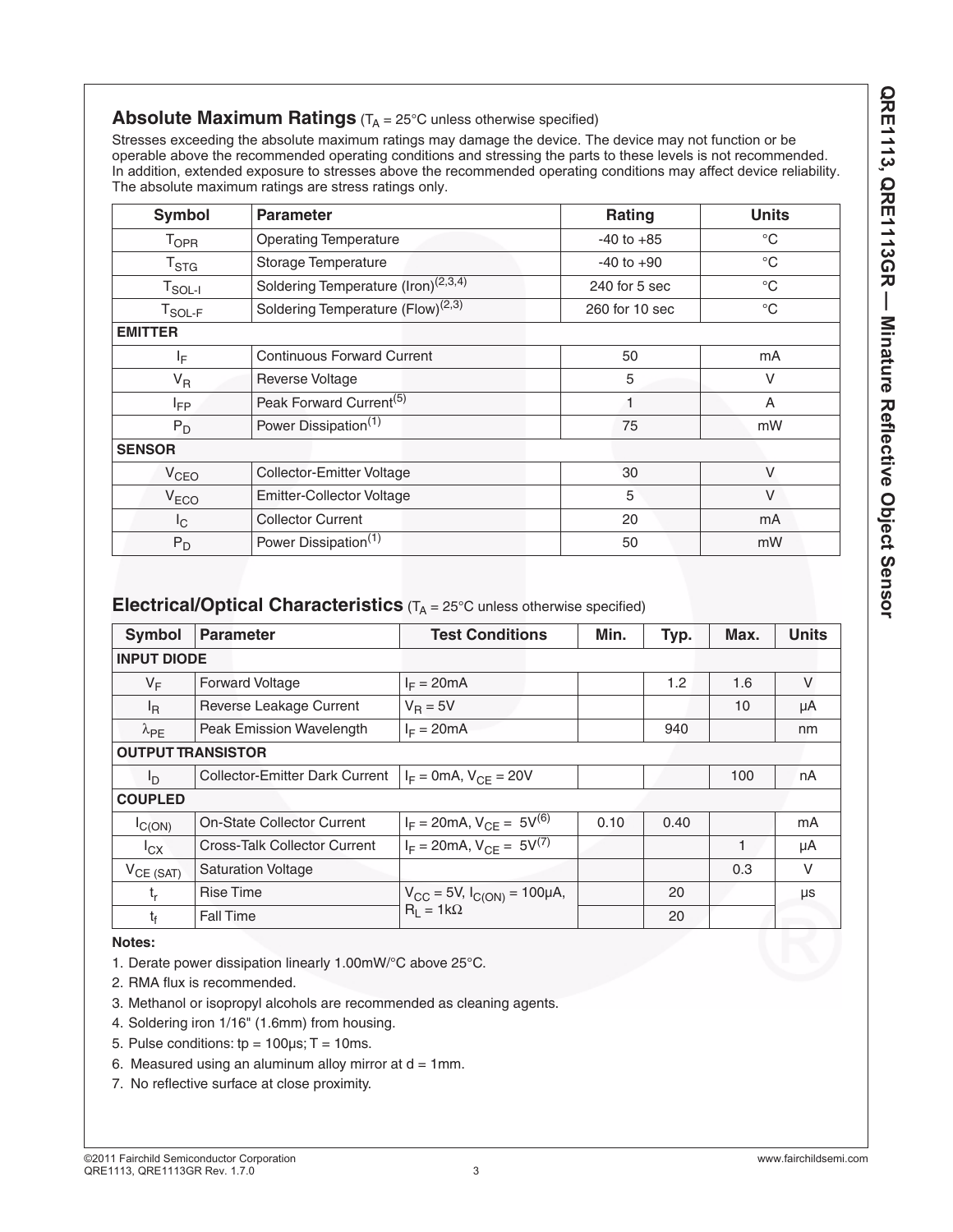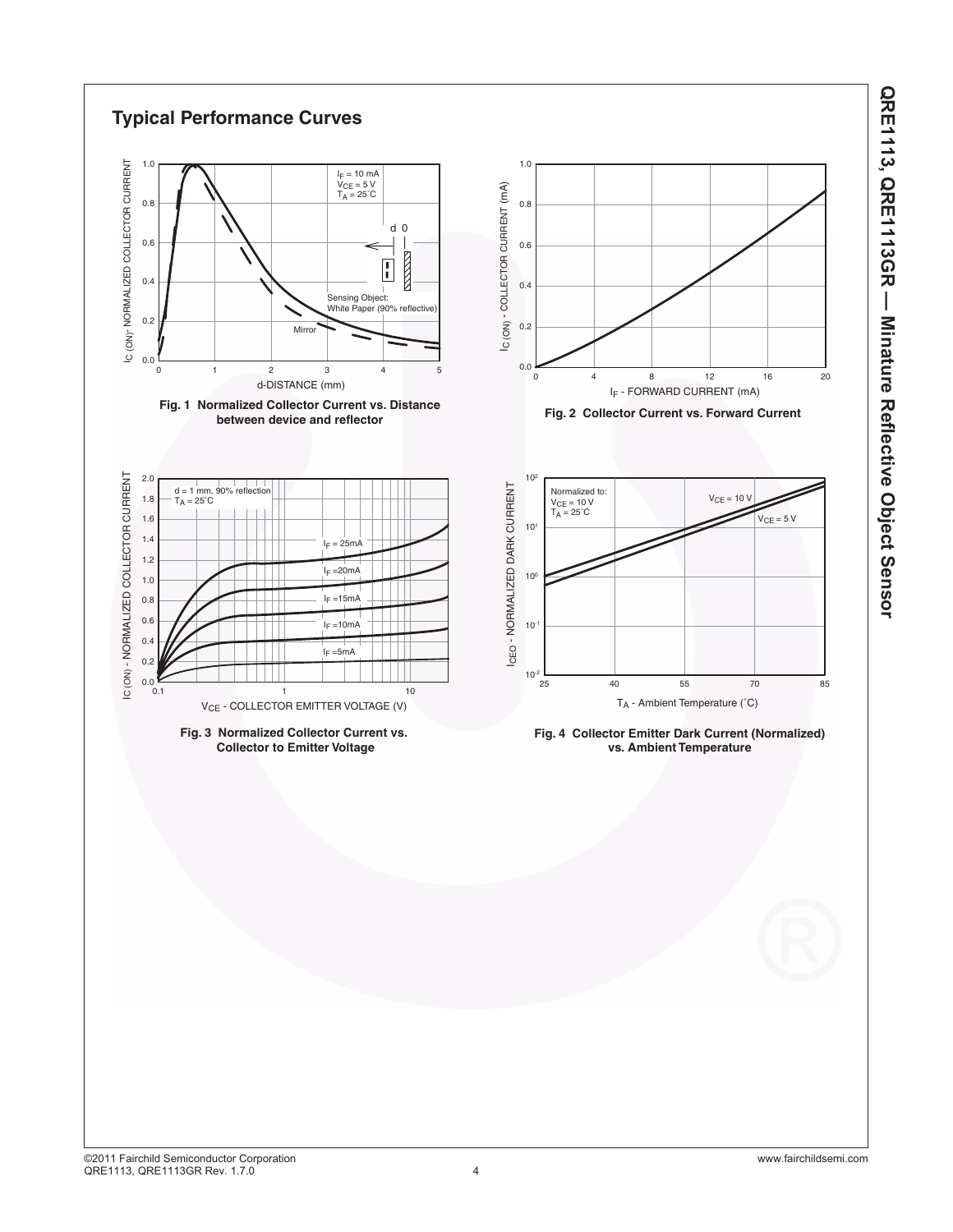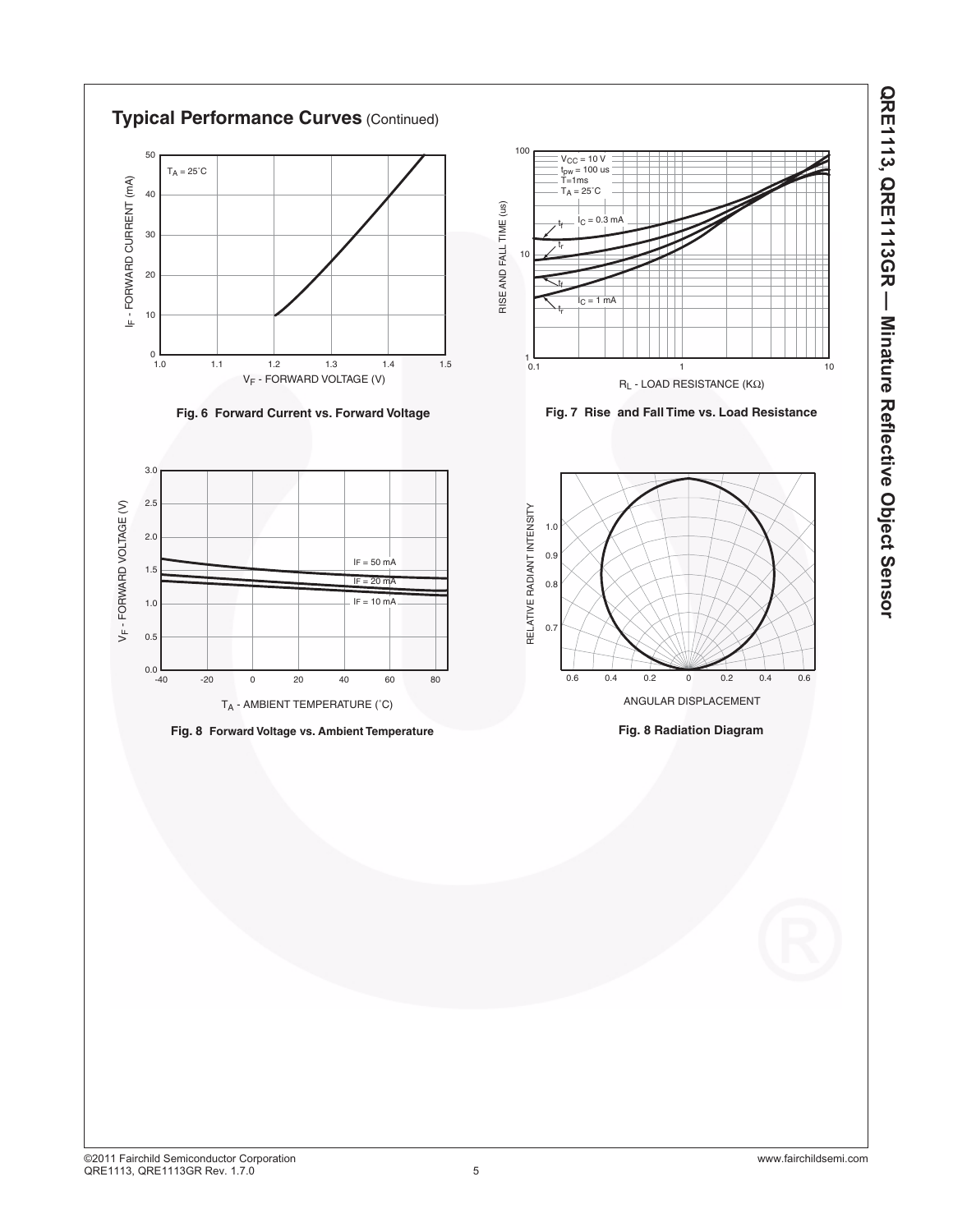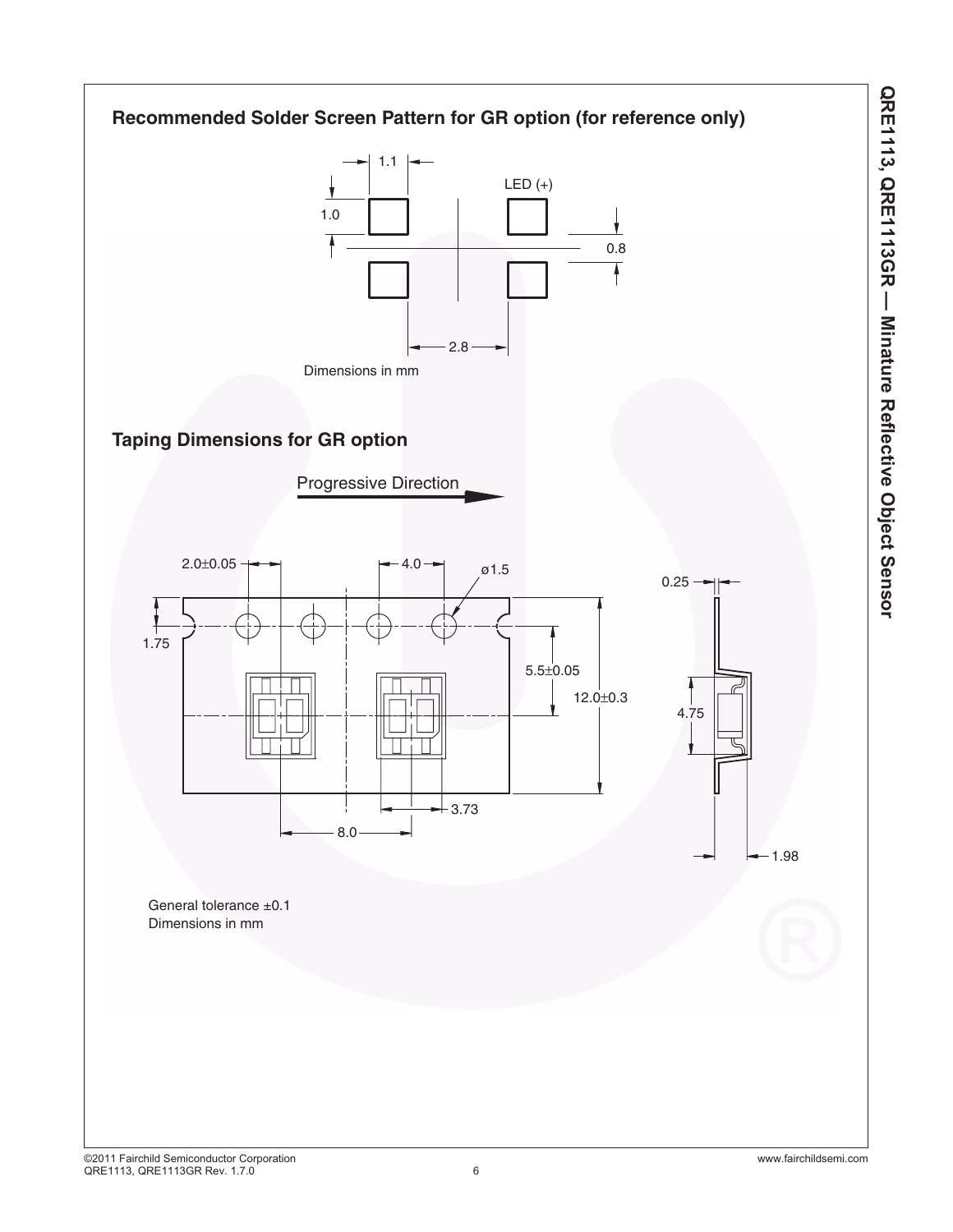